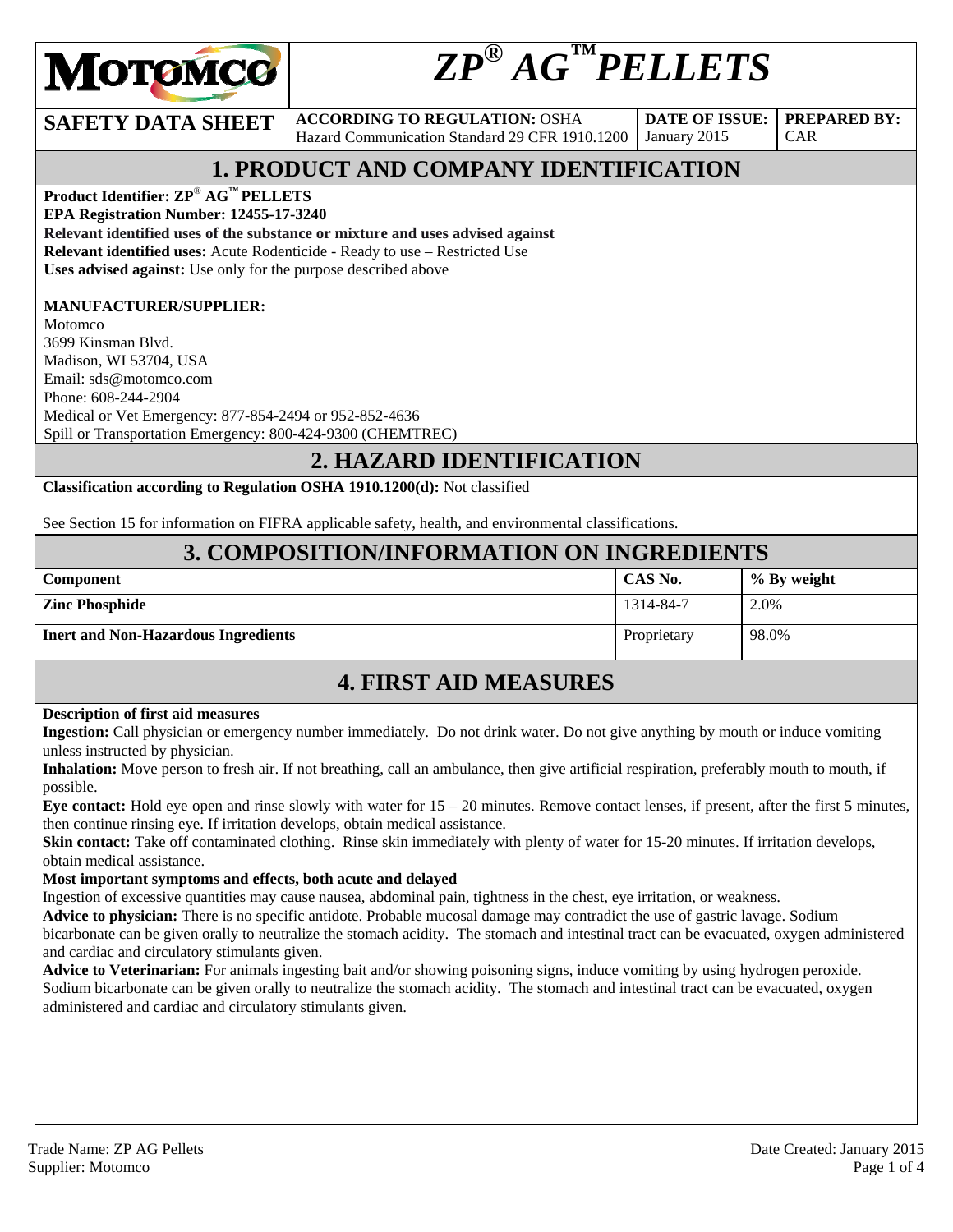### **5. FIRE-FIGHTING MEASURES**

#### **Extinguishing media**

Suitable Extinguishing Media: Dry chemical, soda ash, sand, or inert gas.

Unsuitable Extinguishing Media: Avoid water or foam as they may form phosphine gas upon contact with zinc phosphide.

**Special hazards arising from the mixture:** High temperature decomposition or burning in air can result in the formation of toxic or flammable gases, which may include flammable phosphine gas, oxides of phosphorus, and zinc.

**Advice for firefighters:** Wear protective clothing and self-contained breathing apparatus. Fight fire upwind and evacuate downwind as appropriate.

### **6. ACCIDENTAL RELEASE MEASURES**

**Personal precautions, protective equipment and emergency procedures**: Gloves, long sleeve shirt, long pants, shoes, and socks should be worn when handling the bait. Collect spillage without creating dust.

**Environmental precautions:** Do not allow bait to enter drains or water courses. Where there is contamination of streams, rivers or lakes contact the appropriate environment agency.

#### **Methods and materials for containment and cleaning up**

**For Containment:** Carefully sweep up spilled material immediately. Avoid contact with dust. Place in properly labeled container for disposal or re-use.

**For Cleaning Up:** Wash contaminated surfaces with detergent. Dispose of all wastes in accordance with all local, regional and national regulations.

**Reference to other sections:** Refer to Sections 7, 8 & 13 for further details of personal precautions, personal protective equipment and disposal considerations.

### **7. HANDLING AND STORAGE**

**Precautions for safe handling**: Do not handle the product near food, animal foodstuffs or drinking water. As soon as possible, wash hands thoroughly after applying bait and before eating, drinking, chewing gum, using tobacco, or using the toilet.

**Conditions for safe storage, including any incompatibilities:** Store only in original container in a cool, dry place, inaccessible to pets and wildlife. Do not contaminate water, food or feed by storage or disposal. Keep containers closed and away from other chemicals.

### **8. EXPOSURE CONTROLS/PERSONAL PROTECTION**

#### **Established Limits**

| Component      | OSHA            | <b>ACGIH</b>    | <b>Other Limits</b> |
|----------------|-----------------|-----------------|---------------------|
| Zinc Phosphide | Not Established | Not Established | Not Established     |

**Appropriate Engineering Controls:** Not required

**Occupational exposure limits:** Not established

#### **Personal Protective Equipment:**

**Respiratory protection:** Persons loading pellets or baits into aircraft or mechanical ground equipment and persons loading/applying with a hand-pushed or hand-held equipment, such as a push-type spreader or cyclone spreader, must wear a dust/mist filtering respiration (MSHA/NIOSH approval number prefix TC-21C or a NIOSH-approved respirator with a R, P, or HE filter).

**Eye protection:** Protective eyewear.

**Skin protection:** Gloves, long sleeve shirt, long pants, shoes, and socks should be worn when handling the bait.

**Hygiene recommendations:** Keep and wash PPE separately from other laundry. Remove PPE immediately after handling this product. Wash the outside of gloves before removing. As soon as possible, wash hands thoroughly after applying bait and before eating, drinking, chewing gum, using tobacco or using the toilet, and change into clean clothing.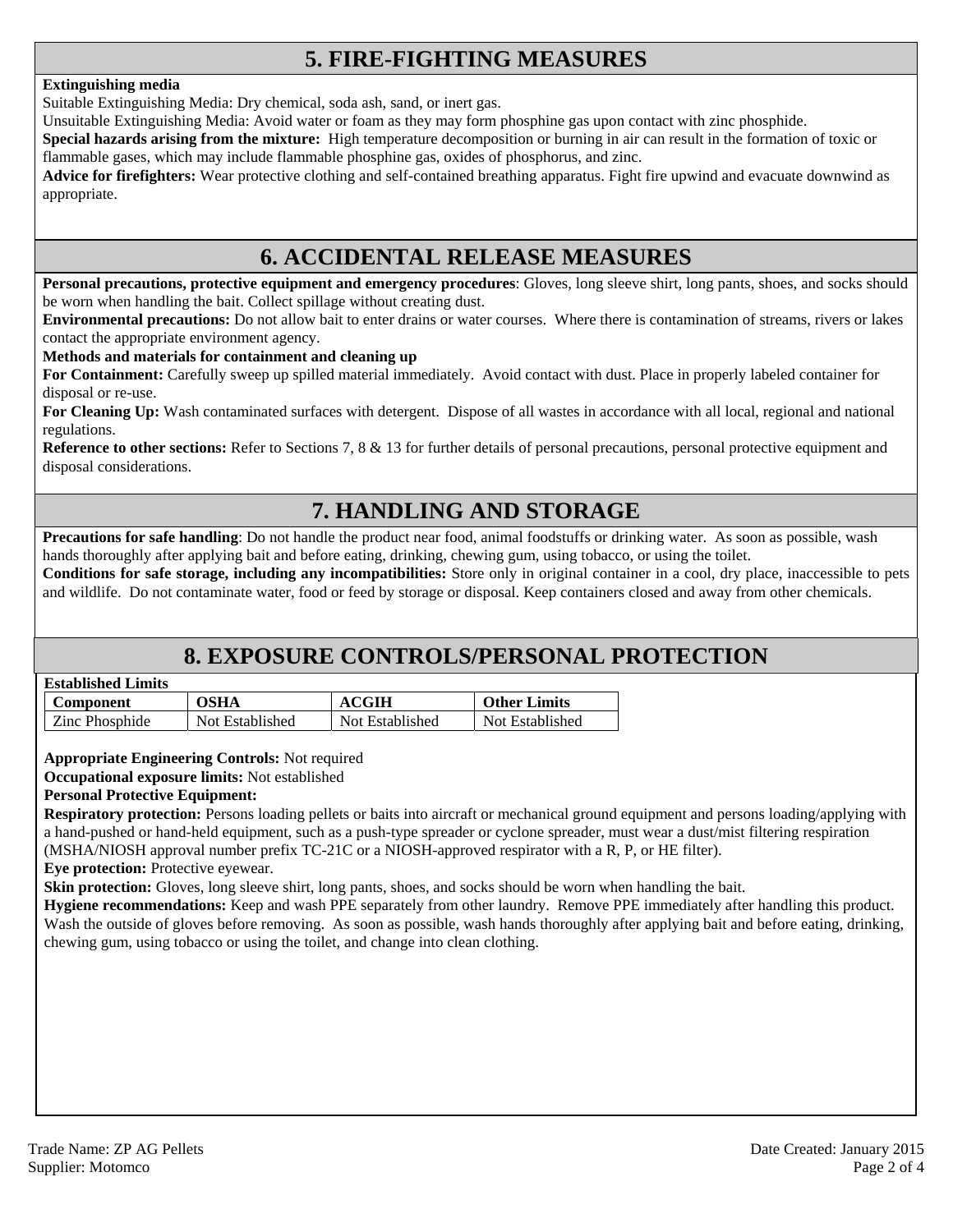### **9. PHYSICAL AND CHEMICAL PROPERTIES**

| Information on basic physical and chemical properties |                                                                                                 |
|-------------------------------------------------------|-------------------------------------------------------------------------------------------------|
| Appearance/Color:                                     | Grey granular pellet                                                                            |
| Odor:                                                 | Garlic-like                                                                                     |
| <b>Odor Threshold:</b>                                | Not applicable, odor not associated with a hazardous material.                                  |
| pH:                                                   | Not applicable, ZP AG Pellets is not dispersible with water.                                    |
| <b>Melting point:</b>                                 | Not applicable to rodenticide bait                                                              |
| <b>Boiling point:</b>                                 | Not applicable to rodenticide bait                                                              |
| <b>Flash point:</b>                                   | Not applicable, ZP AG Pellets does not contain components classified as flammable.              |
| <b>Evaporation rate:</b>                              | Not applicable, ZP AG Pellets is a solid.                                                       |
| <b>Upper/lower flammability or</b>                    | Not applicable, ZP AG Pellets does not contain components classified as flammable or explosive. |
| explosive limits:                                     |                                                                                                 |
| <b>Vapor Pressure:</b>                                | Not applicable to rodenticide bait                                                              |
| <b>Vapor Density:</b>                                 | NA: ZP AG Pellets is a solid                                                                    |
| <b>Relative Density:</b>                              | 1.35 g/mL @ $20^{\circ}$ C                                                                      |
| <b>Solubility (water):</b>                            | Not water soluble                                                                               |
| <b>Solubility (solvents):</b>                         | Not applicable to rodenticide bait                                                              |
| <b>Partition coefficient: n-</b>                      | Not applicable to rodenticide bait                                                              |
| octanol/water:                                        |                                                                                                 |
| <b>Auto-ignition temperature:</b>                     | Not applicable, ZP AG Pellets does not contain components classified as flammable.              |
| <b>Decomposition temperature:</b>                     | Not applicable to rodenticide bait                                                              |
| <b>Viscosity:</b>                                     | Not applicable, ZP AG Pellets is not a liquid.                                                  |
|                                                       | <b>10. STABILITY AND REACTIVITY</b>                                                             |

**Reactivity:** Stable when stored in original container in a cool, dry location.

**Chemical stability:** Stable when stored in original container in a cool, dry location.

**Possibility of hazardous reactions:** Refer to Hazardous decomposition products

**Conditions to avoid:** Avoid extreme temperatures (below 0°C or above 40°C).

**Incompatible materials**: Avoid water, acidic materials.

**Hazardous decomposition products:** Avoid exposure to acidic conditions, light, heat, and extreme humidity. Exposure to acidic conditions may result in the liberation of flammable phosphine gas. Oxides of zinc and phosphide.

## **11. TOXICOLOGICAL INFORMATION**

#### **Information on toxicological effects**

**Acute Toxicity** 

**LD50, oral (ingestion):** >2000 mg/kg (rats) (Zinc phosphide Rat LD50 oral: 21.0 mg/kg bw).

**LD50, dermal (skin contact):** > 5001 mg/kg (rats) (Zinc phosphide rabbit LD50 dermal: 2000 - 5000 mg/kg bw).

**LC50, inhalation:** ZP AG Pellets is an granular pellet and therefore exposure by inhalation is not relevant.

**Skin corrosion/irritation :** Not irritating to skin.

**Serious eye damage/Irritation:** Slight eye irritation potential

**Respiratory or skin sensitization:** Dermal sensitization: Not a Sensitizer (Guinea pig maximization test).

**Germ cell mutagenicity:** ZP AG Pellets contains no components known to have a mutagenetic effect.

**Carcinogenicity:** ZP AG Pellets contains no components known to have a carcinogenetic effect**.** 

| ÔИ                                                      | ATINT                | $\cdot$ Dec   | $\sim$ $\sim$ $\sim$ |
|---------------------------------------------------------|----------------------|---------------|----------------------|
| ıeme                                                    | .                    |               | ,,,,,,               |
| $\overline{\phantom{a}}$<br>$\angle$ inc<br>∩¢r<br>omue | <b>Istec</b><br>Not. | Not<br>listec | <b>listed</b><br>NO. |

**Reproductive Toxicity:** ZP AG Pellets: No data

**Aspiration Hazard:** Not applicable. ZP AG Pellets is a granular pellet.

**Target Organ Effects:** None

### **12. ECOLOGICAL INFORMATION**

**Ecotoxicity Effects:** This product is extremely toxic to fish, birds and other wildlife. Dogs and predatory and scavenging mammals and birds might be poisoned if they feed upon animals that have eaten this bait. Do not apply this product directly to water or to areas where surface water is present or to intertidal areas below the mean high water mark. Runoff also may be hazardous to aquatic organisms in water adjacent to treated areas. Do not contaminate water when disposing of equipment wash water or rinsate.

**Persistence and degradability:** ZP AG Pellets is inherently biodegradable. Zinc phosphide rapidly decomposes in water.

**Bioaccumulative potential:** Not determined for ZP AG Pellets. Zinc phosphide water solubility is extremely low (< 0.1mg/l).

**Mobility in Soil:** Not determined for ZP AG Pellets. Mobility of zinc phosphide in soil is considered to be limited.

**Other adverse effects:** None.